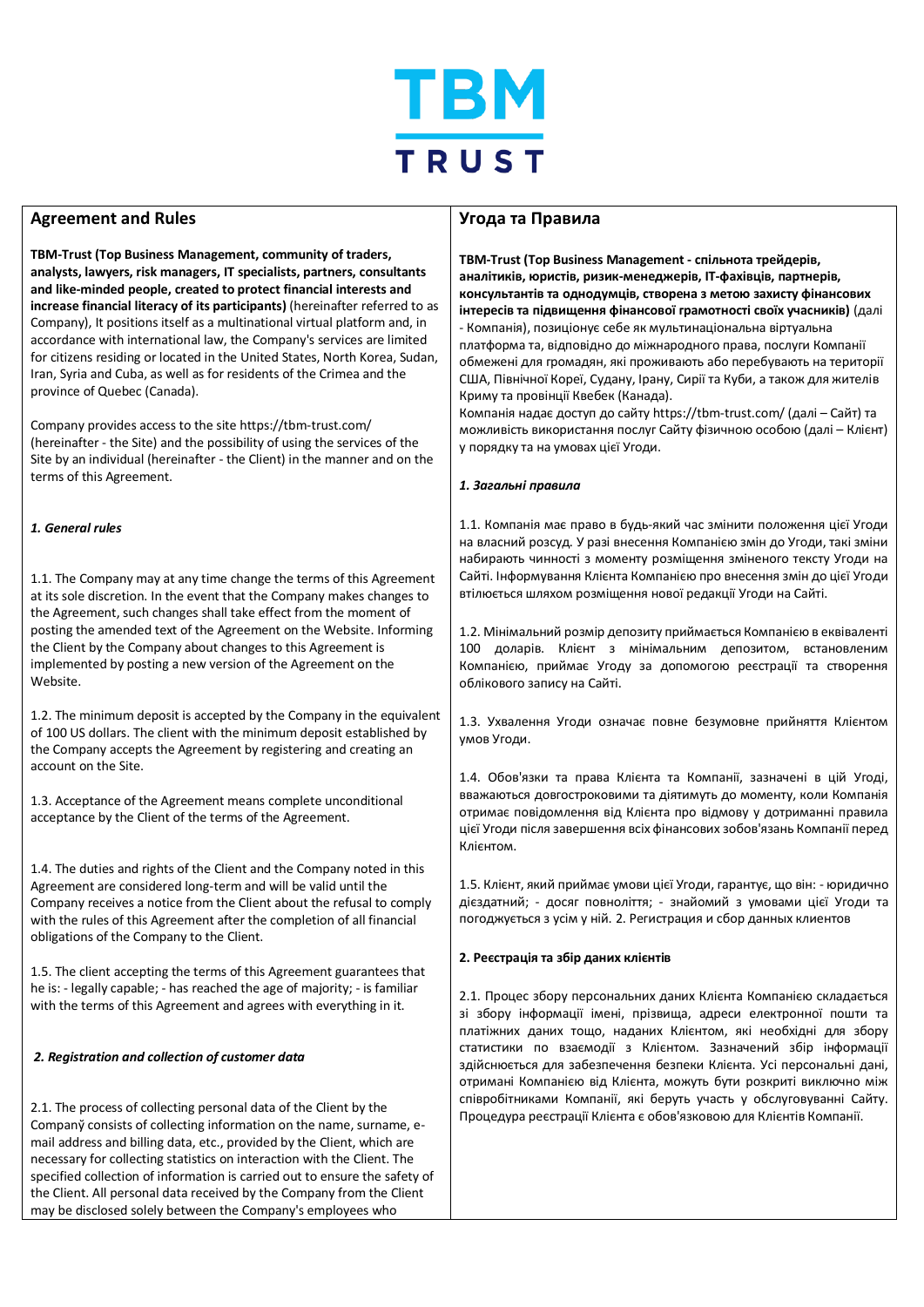| participate in the maintenance of the Site. Client registration procedure<br>is obligatory for the Company's Clients.                                                                                                                                                                                                                                                                                                                                                                                                                                                            | 2.2. Для проходження реєстрації Клієнта на Сайті Компанії необхідно<br>вказати вашу особисту та контактну інформацію - прийняти умови цієї<br>Угоди.                                                                                                                                                                                                                                                                                                                                                                                                              |
|----------------------------------------------------------------------------------------------------------------------------------------------------------------------------------------------------------------------------------------------------------------------------------------------------------------------------------------------------------------------------------------------------------------------------------------------------------------------------------------------------------------------------------------------------------------------------------|-------------------------------------------------------------------------------------------------------------------------------------------------------------------------------------------------------------------------------------------------------------------------------------------------------------------------------------------------------------------------------------------------------------------------------------------------------------------------------------------------------------------------------------------------------------------|
| 2.2. To register a Client on the Company's Website, it is necessary to<br>indicate your personal and contact information - accept the terms of<br>this Agreement.                                                                                                                                                                                                                                                                                                                                                                                                                | 2.3. Процедура перевірки особи та даних проводиться Компанією для<br>перевірки правильності та повноти інформації, зазначеної Клієнтом під<br>час реєстрації. Для виконання цієї процедури Компанія має право<br>вимагати і Клієнт зобов'язаний надати: сторінку(и) паспорта з                                                                                                                                                                                                                                                                                    |
| 2.3. The procedure for verification of identity and data is conducted by<br>the Company to verify the accuracy and completeness of the<br>information specified by the Client during registration. To carry out this<br>procedure, the Company has the right to request and the Client is<br>obliged to provide: a passport page (s) with a photo and personal<br>information or other document (for example, an identity card)<br>containing a photograph and personal information. In addition, in<br>certain cases, the Company has the right to demand urgent utility bills, | фотографією та особистою інформацією або іншим документом<br>(наприклад, посвідчення особи), що містить фотографію та особисту<br>інформацію. Крім того, в окремих випадках Компанія має право<br>вимагати термінові рахунки за комунальні послуги, угоду з банком про<br>відкриття особового рахунку, сканування банківських карток, а також<br>будь-які інші документи, якщо зазначених вище документів<br>недостатньо для повного виявлення Клієнта.<br>2.4. Клієнт визнає право Компанії використовувати надану ним особисту                                  |
| an agreement with the bank to open a personal account, scan bank<br>cards, and any other documents if the above documents are not<br>sufficient to fully identify the Client.                                                                                                                                                                                                                                                                                                                                                                                                    | інформацію для виконання вимог норм законодавства про відмивання<br>доходів, одержаних злочинним шляхом.                                                                                                                                                                                                                                                                                                                                                                                                                                                          |
| 2.4. The client acknowledges the Company's right to use the personal<br>information provided to them in order to comply with the requirements<br>of the legislation on the laundering of proceeds from crime.                                                                                                                                                                                                                                                                                                                                                                    | 2.5. Відповідальність за подання оригінальних копій документів<br>покладається на Клієнта. У разі подання підроблених документів<br>Компанії, Клієнт буде притягнуто до відповідальності відповідно до<br>законодавства країни реєстрації Клієнта.                                                                                                                                                                                                                                                                                                                |
| 2.5. Responsibility for the submission of original copies of documents<br>rests with the Client. In the case of submission of forged documents of<br>the Company, the Client will be held liable in accordance with the laws<br>of the country of registration of the Client.                                                                                                                                                                                                                                                                                                    | 2.6. У разі підтвердження реєстрації Клієнт погоджується отримувати<br>інформацію від Компанії, у тому числі рекламні повідомлення на<br>вказану адресу електронної пошти Клієнта та телефонні дзвінки за<br>вказаним номером телефону Клієнта. Якщо Клієнт не хоче отримувати<br>такі повідомлення, він може будь-коли скасувати підписку, натиснувши<br>на посилання в листі, а також зв'язавшись зі службою підтримки<br>Компанії в особистому кабінеті Клієнта. Компанія зобов'язана негайно                                                                  |
| 2.6. Upon confirmation of registration, the Client agrees to receive<br>information from the Company, including advertising messages to the<br>specified email address of the Client and telephone calls to the specified                                                                                                                                                                                                                                                                                                                                                        | відповісти на запит Клієнта про відміну підписки на всі типи<br>повідомлень (за винятком транзакційних повідомлень), а також відмову<br>в отриманні дзвінків по телефону.                                                                                                                                                                                                                                                                                                                                                                                         |
| phone number of the Client. If the Client does not want to receive such<br>messages, he can cancel the subscription at any time by clicking on the<br>link in the letter, as well as by contacting the Company's support service<br>in the Client's personal account. The company is obliged to immediately<br>respond to the Client's request to cancel the subscription to all types of<br>messages (except for transactional notifications), as well as the refusal<br>to receive calls over the phone.                                                                       | 2.7. Клієнт має право реєструвати лише один (один) обліковий запис у<br>Компанії. У випадку, коли Компанія виявляє кілька облікових записів, що<br>належать одному клієнту або одному електронному гаманцю, або при<br>виявленні інших ознак володіння кількома рахунками, транзакції та<br>фінансові результати на всіх рахунках Клієнта можуть бути скасовані.<br>Компанія залишає за собою право заблокувати всі вищезазначені<br>рахунки. У цьому випадку кошти, що містяться в них, не можуть<br>вважатися фінансовим зобов'язанням Компанії перед Клієнтом. |
| 2.7. The client has the right to register only one (one) account with the<br>Company. In the case when the Company detects several accounts<br>belonging to one client or one e-wallet, or if other signs of possession of<br>several accounts are detected, transactions and financial results on all<br>Client's accounts can be canceled. The company reserves the right to                                                                                                                                                                                                   | 2.8. У разі дублювання / повторної реєстрації Клієнта з використанням<br>різних адрес електронної пошти Компанія має право скасувати всі<br>додаткові реєстрації.                                                                                                                                                                                                                                                                                                                                                                                                 |
| block all of the above accounts. In this case, the funds contained in<br>them cannot be considered a financial liability of the Company to the<br>Client.                                                                                                                                                                                                                                                                                                                                                                                                                        | 2.9. Компанія не несе відповідальності за втрачені \ вкрадені паролі<br>Клієнта, зламаний обліковий запис Клієнта та можливі матеріальні<br>втрати через це. Обов'язок захисту персональних даних для входу в<br>обліковий запис покладається на Клієнта.                                                                                                                                                                                                                                                                                                         |
| 2.8. In case of duplication / re-registration of the Client using different<br>email addresses, the Company has the right to cancel all additional<br>registrations.                                                                                                                                                                                                                                                                                                                                                                                                             | 3. Умови розрахунків                                                                                                                                                                                                                                                                                                                                                                                                                                                                                                                                              |
| 2.9. The Company is not responsible for lost / stolen Client passwords, a<br>hacked Client account and possible material losses due to this. The<br>obligation to protect personal data to enter the account rests with the<br>Client.                                                                                                                                                                                                                                                                                                                                           | 3.1. З метою забезпечення Клієнта актуальною та достовірною<br>інформацією про поточний стан його депозиту, Компанія надає<br>Партнеру доступ до особистого кабінету, розташованого на Сайті<br>Компанії.                                                                                                                                                                                                                                                                                                                                                         |
| 3. Terms of payment                                                                                                                                                                                                                                                                                                                                                                                                                                                                                                                                                              | 3.2. Здійснення інвестицій у Компанію за всіма актуальними<br>програмами інвестування доступні лише з особистого кабінету Клієнта<br>безготівковим способом через певні платіжні системи на зазначені<br>платіжні реквізити Компанії.                                                                                                                                                                                                                                                                                                                             |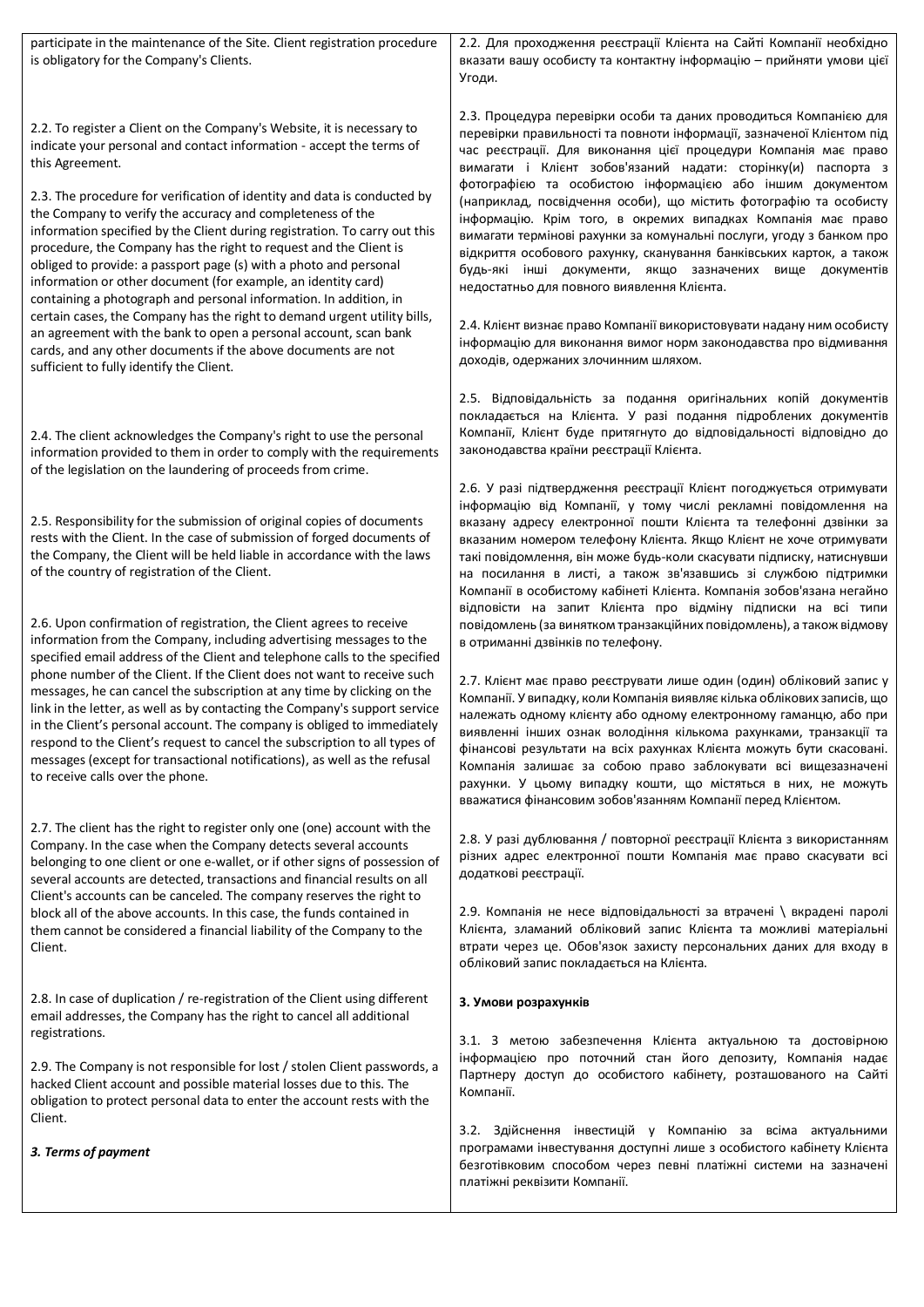3.1. In order to provide the Client with relevant and reliable information about the current status of his deposit, the Company provides the Partner with access to his personal account located on the Company's Website.

3.2. Making investments in the Company for all relevant investment programs are available only from the Client's personal account in a cashless way through certain payment systems to the specified payment details of the Company.

3.3. In the personal account (menu "Investment programs"), the Client independently chooses an available investment program, the amount of investments and the period of investment placement.

3.4. The fact of crediting investments to the Company's payment details is displayed in the "Transactions" menu of the Client's personal account. The investment activation period is 3 business days from the date of the actual transfer of investments to the Company's payment details. When you activate an investment in the "Deposits" menu of the Customer's personal account, a record about creating a deposit is displayed, which contains information: deposit number, status, amount, accrued profit, initial deposit date, final deposit date, and other data. Each new investment is displayed with a new record of creating a new deposit.

3.5. The total amount of all deposits of the Client represents the amount of the Company's financial obligations to the Client. The financial responsibility of the Company occurs from the moment the Client receives funds into the Company's bank account and / or the Company's account in the payment systems listed on the Company's Website.

3.6. The term for placing an investment under current programs is 6/12 months (it is important that the final date of the investment is the last calendar number of the period chosen by the Client).

3.7. The client has the right to withdraw its investment funds ahead of schedule within 14 calendar days from the date of actual transfer of funds to the Company's payment details. In this case, the Company makes a return of investment funds to the Client minus a discount in the amount of 20 percent of the investment amount.

3.8. Accounting of liabilities on active deposits of the Client is fixed in the nominal value of the currency for attracting investments for each of the active investment programs indicated on the Site.

3.9. Passive income on investment programs is charged monthly or at the end of the investment period, depending on the conditions of each investment program indicated on the Site. For investment programs with a monthly accrual of passive income, accruals are made on the last calendar day of the month, an application for withdrawal of funds is formed from 1 to 3 calendar days, and payment is made up to 5 working days from the moment applications are closed for any of the available withdrawal methods.

3.10. The possibility of capitalization of passive income of each 1 calendar day is open to all programs for a period of placing investments for 6 and 12 months by decision of the Client.

3.11. An application for withdrawal of funds must be made by the Client in electronic form in the Client's personal account. The client is responsible for the accuracy and reliability of the information specified in the withdrawal request.

3.3. В особистому кабінеті (меню «Інвестиційні програми») Клієнт самостійно обирає доступну інвестиційну програму, суму інвестицій та період розміщення інвестицій.

3.4. Факт зарахування інвестицій на платіжні реквізити Компанії відображається в меню "Транзакції" особистого кабінету Клієнта. Період активації інвестиції – 3 робочі дні з моменту фактичного зарахування інвестицій на платіжні реквізити Компанії. При активації інвестиції в меню «Депозити» особистого кабінету Клієнта відображається запис про створення депозиту, який містить інформацію: № депозиту, статус, сума, нарахований прибуток, початкова дата депозиту, кінцева дата депозиту та інші дані. Кожна нова інвестиція відображається новим записом про створення нового депозиту.

3.5. Загальна сума всіх депозитів Клієнта є розміром фінансових зобов'язань Компанії перед Клієнтом. Фінансова відповідальність Компанії відбувається з моменту отримання коштів Клієнта на банківський рахунок Компанії та/або на рахунок Компанії у платіжних системах, перерахованих на Сайті Компанії.

3.6. Термін розміщення інвестиції за чинними програмами становить 6/12 місяців (важливо, що кінцевою датою інвестиції є останнє календарне число обраного Клієнтом періоду).

3.7. Клієнт має право достроково відкликати свої інвестиційні кошти протягом 14 календарних днів із дати фактичного перерахування коштів на платіжні реквізити Компанії. У такому разі Компанія здійснює повернення інвестиційних коштів Клієнту за мінусом дисконту у розмірі 20 відсотків від суми інвестицій.

3.8. Облік зобов'язань за активними депозитами Клієнта фіксується у номіналі валюти залучення інвестицій за кожною з активних інвестиційних програм, зазначених на Сайті.

3.9. Пасивний дохід за інвестиційними програмами нараховується щомісячно або наприкінці періоду інвестицій залежно від умов кожної інвестиційної програми, зазначених на Сайті. Для інвестиційних програм із щомісячним нарахуванням пасивного доходу нарахування здійснюються в останній календарний день місяця, заявка на виведення коштів формується з 1 по 3 календарне число, а виплата відбувається до 5-ти робочих днів з моменту закриття подання заявок на будь-який із доступних методів виведення.

3.10. Можливість капіталізації пасивного доходу кожного 1 календарного числа відкрита всім програм терміном розміщення інвестицій на 6 і 12 місяців за рішенням Клієнта.

3.11. Заявка на виведення коштів має бути складена Клієнтом в електронній формі в особистому кабінеті Клієнта. Клієнт несе відповідальність за точність та достовірність інформації, зазначеної у заявці на виведення коштів.

3.12. Періодом нарахування пасивного доходу є календарний місяць або період інвестування, залежно від умов обраної інвестиційної програми.

3.13. Для інвестиційних програм із щомісячною виплатою пасивного доходу рівень ставки пасивного доходу за період є динамічним та встановлюється Компанією в останній календарний день місяця у розмірі фактичного заробітку за бізнес-напрямками. Для інвестиційних програм із виплатою пасивного доходу наприкінці періоду інвестування, пасивний дохід встановлюється наприкінці періоду інвестицій у вигляді фактичного заробітку протягом період.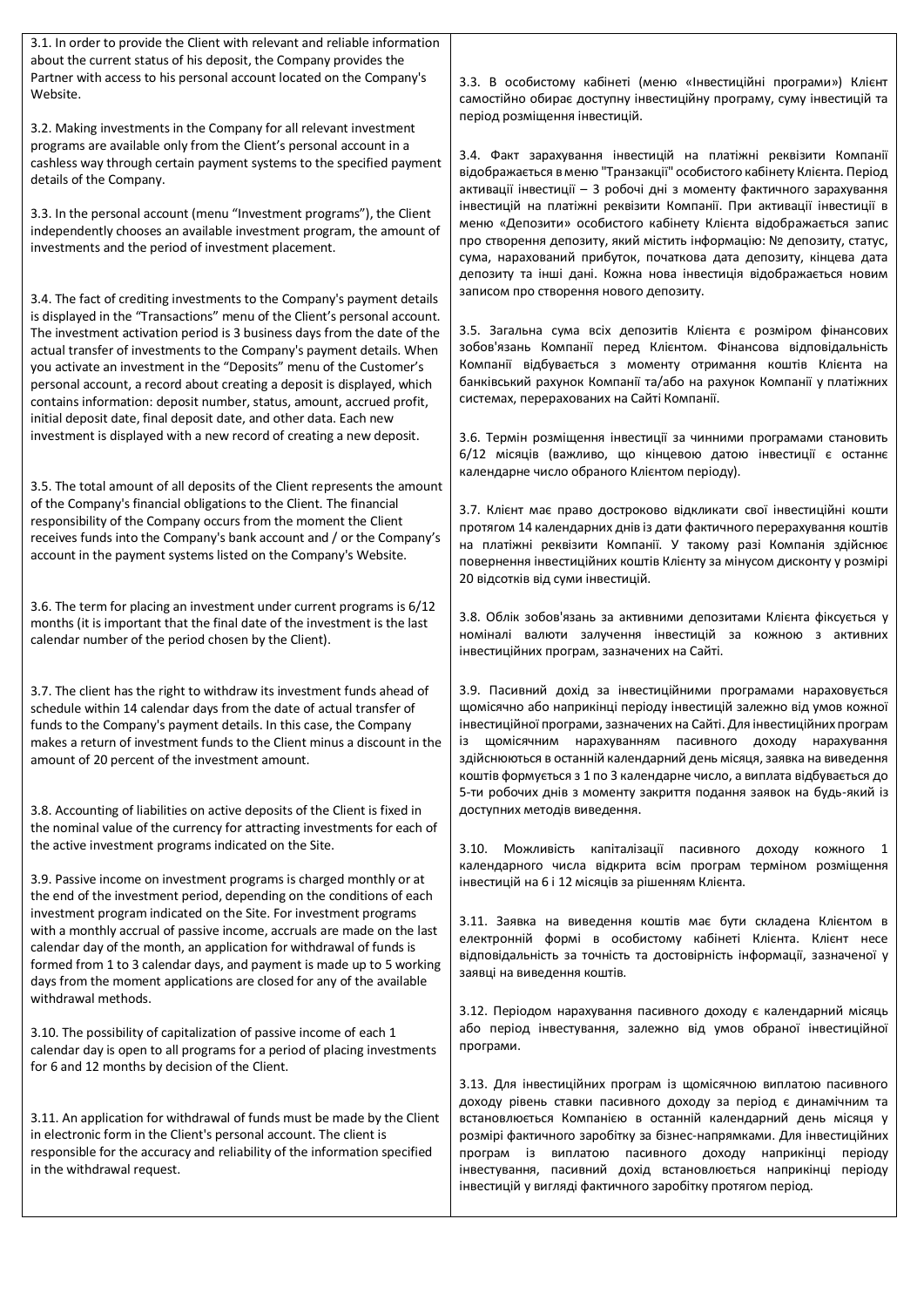| 3.12. The period of accrual of passive income is a calendar month or the<br>entire period of investment, depending on the conditions of the<br>selected investment program.                                                                                                                                                                                                                                                                                                                      | 3.14. Концепція розподілу загального доходу від діяльності Компанії:<br>60% спрямовується інвестору, 40% залишається у Компанії.                                                                                                                                                                                                                                                                                                                                                                                                                                                                                                             |
|--------------------------------------------------------------------------------------------------------------------------------------------------------------------------------------------------------------------------------------------------------------------------------------------------------------------------------------------------------------------------------------------------------------------------------------------------------------------------------------------------|----------------------------------------------------------------------------------------------------------------------------------------------------------------------------------------------------------------------------------------------------------------------------------------------------------------------------------------------------------------------------------------------------------------------------------------------------------------------------------------------------------------------------------------------------------------------------------------------------------------------------------------------|
| 3.13. For investment programs with a monthly payment of passive<br>income the level of the rate of passive income for the period is dynamic<br>and is set by the Company on the last calendar day of the month in the<br>amount of actual earnings in business areas. For investment programs<br>with the payment of passive income at the end of the investment<br>period, passive income is set at the end of the investment period in the<br>amount of actual earnings for the entire period. | 3.15. Після закінчення терміну розміщення інвестицій відбувається<br>повернення інвестиційних коштів на будь-який з доступних методів<br>виведення. Доступ до основної суми вкладу відкривається після<br>закінчення терміну дії програми. Таким чином, депозит може бути:<br>знятий, продовжений та реінвестований у будь-яку іншу інвестиційну<br>програму, доступну на Сайті. Повернення інвестицій здійснюється у<br>строк до 5 робочих днів з моменту подання заявки на виведення коштів<br>в особистому кабінеті Клієнта.                                                                                                              |
| 3.14. The concept of distribution of total income from the Company's<br>activities: 60% is sent to the investor, 40% remains in the Company.<br>3.15. Upon expiration of the investment, the investment funds are                                                                                                                                                                                                                                                                                | 3.16. Клієнт Компанії отримує доступ до можливості додаткового<br>заробітку згідно з маркетинговою програмою Компанії за допомогою<br>власного формування команди інвесторів. Реєстрація нового інвестора<br>здійснюється шляхом спрямування реферального посилання з<br>особистого кабінету Клієнта. Розмір та умови отримання бонусів за                                                                                                                                                                                                                                                                                                   |
| returned to any of the available withdrawal methods. Access to the<br>principal amount of the deposit is opened after the expiration of the<br>program. Thus, the deposit can be: withdrawn, extended and reinvested<br>in any other investment program available on the Site. Return of<br>investments is carried out in the period up to 5 working days from the<br>date of filing an application for withdrawal of funds in the Client's<br>personal account.                                 | залучення нових партнерів вказано на Сайті.<br>3.17.<br>способами<br>депонування/зняття<br>Офіційними<br>коштів<br>$\epsilon$<br>гаманці/рахунки Компанії у всіх платіжних системах, зазначені на Сайті.<br>Клієнт бере на себе всі ризики, пов'язані з використанням платіжних<br>систем, оскільки платіжні системи є партнерами Компанії. Компанія не<br>несе відповідальності за затримку та/або відсутність надходження<br>коштів на рахунку Клієнта з вини платіжної системи. У разі вимог з боку<br>Клієнта щодо правильності роботи платіжних систем Клієнт повинен<br>звернутися до служби підтримки такої платіжної системи. Клієнт |
| 3.16. The Company's client gets access to the possibility of additional<br>earnings in accordance with the Company's marketing program through<br>its own formation of a team of investors. Registration of a new investor<br>is carried out by sending a referral link from the Client's personal<br>account. The size and conditions for obtaining bonuses for attracting<br>new partners are listed on the Site.                                                                              | зобов'язаний повідомляти Компанію про такі апеляції.<br>3.18. Компанія не несе відповідальності за дії третіх осіб, які займаються<br>під<br>реінвестуванням<br>бізнесу<br>операцій<br>час<br>Клієнта<br>щодо<br>внеску/виведення коштів.                                                                                                                                                                                                                                                                                                                                                                                                    |
| 3.17. The official methods of depositing / withdrawing funds are the<br>Company's wallets / accounts in all payment systems indicated on the<br>Site. The client assumes all risks associated with the use of payment<br>systems, as payment systems are not partners of the Company. The                                                                                                                                                                                                        | 3.19. Під час операцій з виведення коштів Клієнта в особистому кабінеті,<br>фінансова відповідальність Компанії припиняється з моменту списання<br>сум з банківського рахунку Компанії та/або з рахунку Компанії у<br>платіжних системах, перерахованих на Сайті Компанії.                                                                                                                                                                                                                                                                                                                                                                   |
| Company is not responsible for the delay and / or lack of funds on the<br>Client's account due to the fault of the payment system. In the case of<br>requirements from the Client regarding the correct operation of<br>payment systems, the Client should contact the support service of such<br>a payment system. The client is obliged to notify the Company of the                                                                                                                           | 3.20. У разі технічних помилок з боку Компанії під час здійснення<br>фінансових операцій Компанія залишає за собою право скасувати такі<br>операції та їх результати, а також результати послуг, що надаються<br>Компанією.                                                                                                                                                                                                                                                                                                                                                                                                                  |
| cases of such appeals.<br>3.18. The Company is not responsible for the actions of third parties                                                                                                                                                                                                                                                                                                                                                                                                  | 3.21. Виведення коштів з рахунку Клієнта здійснюється лише за тими<br>даними, що були вказані Клієнтом під час внесення коштів. У разі<br>відсутності технічної можливості використання платіжної системи для<br>виведення коштів, використаних під час внесення коштів, Клієнт має                                                                                                                                                                                                                                                                                                                                                          |
| involved in the reinvestment of the business during the Client's deposit<br>/ withdrawal transactions.                                                                                                                                                                                                                                                                                                                                                                                           | право використовувати іншу доступну систему виведення коштів. У<br>цьому випадку деталі платіжної системи повинні збігатися з особистими<br>даними, зазначеними Клієнтом під час реєстрації в меню «Параметри»<br>особистого кабінету.                                                                                                                                                                                                                                                                                                                                                                                                       |
| 3.19. During operations on withdrawal of the Client's funds in the<br>personal account, the Company's financial liability ceases from the<br>moment the funds are debited from the Company's bank account and /<br>or from the Company's account in the payment systems listed on the<br>Company's Site.                                                                                                                                                                                         | 3.22. У випадках, коли Служба безпеки Компанії підозрює Клієнта в<br>шахрайстві, Компанія має право заблокувати рахунок Клієнта без<br>попереднього повідомлення та без можливості подальшого виведення<br>коштів.                                                                                                                                                                                                                                                                                                                                                                                                                           |
| 3.20. In case of technical errors on the part of the Company when<br>performing financial transactions, the Company reserves the right to<br>cancel such operations and their results, as well as the results of<br>services provided by the Company.                                                                                                                                                                                                                                            | 3.23. Клієнт несе особисту відповідальність за втрату даних прямого<br>доступу до його облікового запису (логін, пароль), Клієнт зобов'язаний<br>запобігти будь-якій можливості доступу до свого рахунку третіми<br>особами. Ризики та збитки Клієнта, пов'язані з оновленням доступу до                                                                                                                                                                                                                                                                                                                                                     |
| 3.21. Withdrawals from the Client's account are carried out only<br>according to the data that was indicated by the Client at the time of<br>depositing funds. If there is no technical possibility to use the payment<br>system to withdraw funds used to deposit funds, the Client has the right                                                                                                                                                                                               | облікового запису, не призводять до додаткових зобов'язань для<br>Компанії.                                                                                                                                                                                                                                                                                                                                                                                                                                                                                                                                                                  |

to use another available withdrawal system. In this case, the details of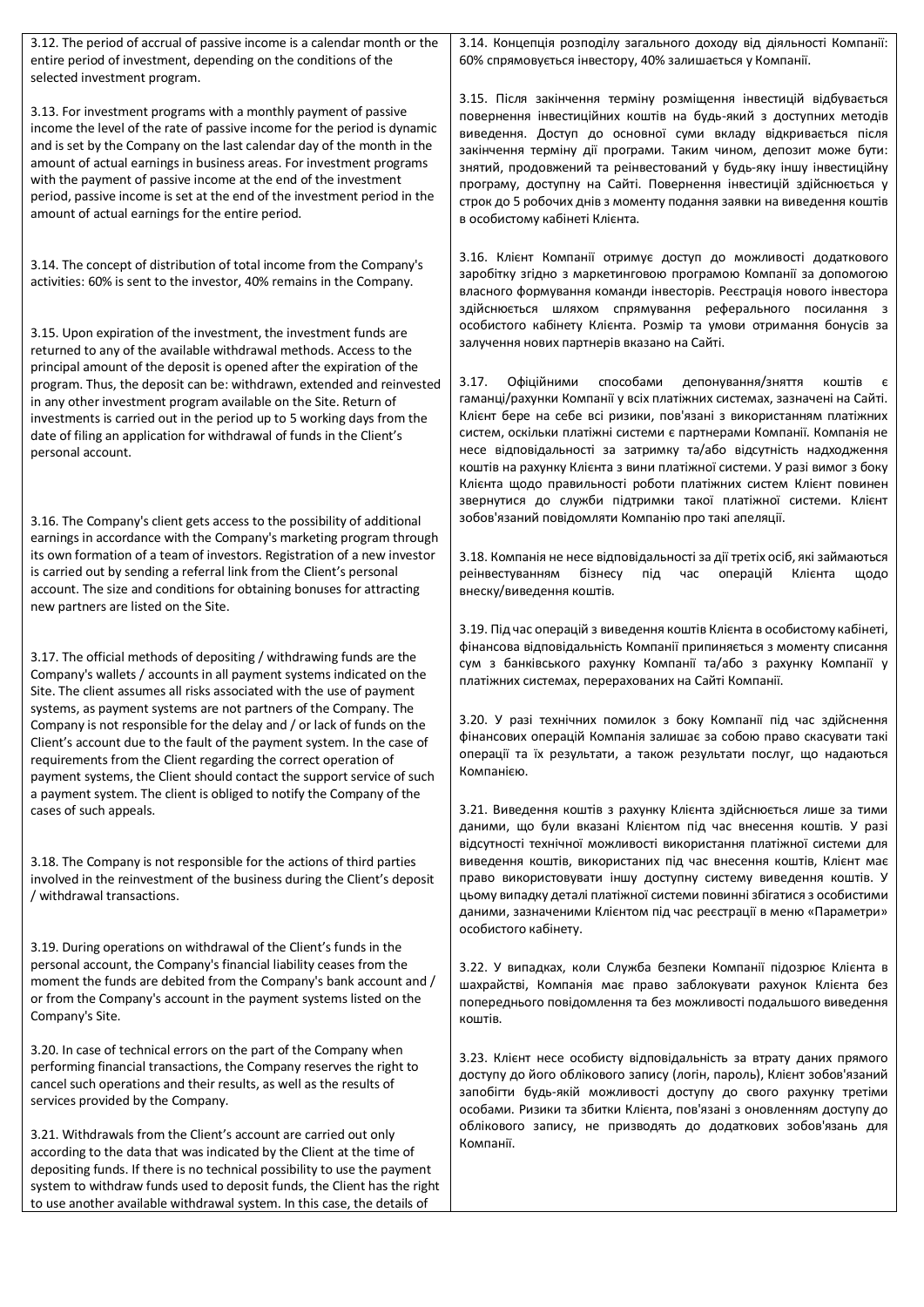| the payment system must match the personal data specified by the<br>Client when registering in the "Parameters" menu of the personal<br>account.                                                                                                                                                                                                                                                                                                                                                                                                             | 3.24. Для контакту з Клієнтом Компанія використовує такі засоби: -<br>електронний лист; - Система тикетів (повідомлень) в особистому<br>кабінеті Клієнта на Сайті.                                                                                                                                                                                                                                                                                                                                                                                                                                                                                                                                                                                                                                                                                                             |
|--------------------------------------------------------------------------------------------------------------------------------------------------------------------------------------------------------------------------------------------------------------------------------------------------------------------------------------------------------------------------------------------------------------------------------------------------------------------------------------------------------------------------------------------------------------|--------------------------------------------------------------------------------------------------------------------------------------------------------------------------------------------------------------------------------------------------------------------------------------------------------------------------------------------------------------------------------------------------------------------------------------------------------------------------------------------------------------------------------------------------------------------------------------------------------------------------------------------------------------------------------------------------------------------------------------------------------------------------------------------------------------------------------------------------------------------------------|
| 3.22. In cases when the Security Service of the Company suspects the<br>Customer of fraud, the Company has the right to block the Customer's                                                                                                                                                                                                                                                                                                                                                                                                                 | 4. Розгляд апеляцій, суперечок та претензій                                                                                                                                                                                                                                                                                                                                                                                                                                                                                                                                                                                                                                                                                                                                                                                                                                    |
| account without prior notice and without the possibility of further<br>withdrawal of funds.                                                                                                                                                                                                                                                                                                                                                                                                                                                                  | 4.1. Сторони Угоди за наявності суперечок намагаються вирішити всі<br>можливі розбіжності шляхом листування та переговорів.                                                                                                                                                                                                                                                                                                                                                                                                                                                                                                                                                                                                                                                                                                                                                    |
| 3.23. The Client is personally liable for the loss of direct access data to<br>his account (login, password). The Client is obliged to prevent any third<br>party from accessing his account. The risks and losses of the Client<br>related to the renewal of access to the account do not lead to additional<br>obligations for the Company.                                                                                                                                                                                                                | 4.2. Апеляції з боку Клієнта вважаються офіційними, якщо вони<br>представлені на адресу електронної пошти Компанії. Апеляції не будуть<br>вважатися письмовими, якщо вони будуть відправлені з використанням<br>онлайнових комунікаційних програм, таких як Skype та аналогічне<br>програмне забезпечення                                                                                                                                                                                                                                                                                                                                                                                                                                                                                                                                                                      |
| 3.24. For contacting the Client, the Company uses the following means: -<br>an email; - Ticket system (messages) in the Client's personal account on<br>the Site.                                                                                                                                                                                                                                                                                                                                                                                            | 4.3. Для розгляду питань Клієнта запит він повинен містити таку<br>інформацію: - номер рахунку; - Повне ім'я. - електронна пошта (e-mail);<br>- дата та час виникнення спору; - Докладний опис вимоги Клієнта.                                                                                                                                                                                                                                                                                                                                                                                                                                                                                                                                                                                                                                                                 |
| 4. Consideration of appeals, disputes and claims                                                                                                                                                                                                                                                                                                                                                                                                                                                                                                             | 4.4. Компанія зобов'язана розглянути апеляцію протягом 2-4 робочих<br>днів (після того, як Клієнт надасть достатні та необхідні дані, пов'язані з<br>цією апеляцією/претензією та можуть бути необхідні для вирішення                                                                                                                                                                                                                                                                                                                                                                                                                                                                                                                                                                                                                                                          |
| 4.1. The parties to the Agreement in the presence of disputes are trying<br>to resolve all possible differences through correspondence and<br>negotiations.                                                                                                                                                                                                                                                                                                                                                                                                  | проблеми).                                                                                                                                                                                                                                                                                                                                                                                                                                                                                                                                                                                                                                                                                                                                                                                                                                                                     |
| 4.2. Appeals by the Client are considered official if submitted to the<br>Company's email address. Appeals will not be considered written if they                                                                                                                                                                                                                                                                                                                                                                                                            | 4.5. Якщо Клієнт порушує будь-який із вищезгаданих пунктів, у Компанії<br>є підстави відмовитися від надання додаткових послуг.                                                                                                                                                                                                                                                                                                                                                                                                                                                                                                                                                                                                                                                                                                                                                |
| are sent using online communication programs such as Skype and<br>similar software.                                                                                                                                                                                                                                                                                                                                                                                                                                                                          | 4.6. Якщо Клієнт та Компанія не досягли взаємної угоди під час<br>переговорів та листування протягом 3 (трьох) місяців (початок відліку є<br>датою спору), суперечка буде вирішена у судовому порядку відповідно<br>до чинного законодавства Великобританії.                                                                                                                                                                                                                                                                                                                                                                                                                                                                                                                                                                                                                   |
| 4.3. To consider the issues of the Client, the request should contain the<br>following information: - account number; - Full name. - e-mail (e-mail); -<br>the date and time of the dispute; - A detailed description of the Client's<br>request.                                                                                                                                                                                                                                                                                                            | 5. Припинення дії Угоди                                                                                                                                                                                                                                                                                                                                                                                                                                                                                                                                                                                                                                                                                                                                                                                                                                                        |
|                                                                                                                                                                                                                                                                                                                                                                                                                                                                                                                                                              | 5.1. Ця Угода набуде чинності в момент реєстрації Клієнта на Сайті.                                                                                                                                                                                                                                                                                                                                                                                                                                                                                                                                                                                                                                                                                                                                                                                                            |
| 4.4. The company is obliged to consider the appeal within 2-4 business<br>days (after the Client has provided sufficient and necessary data related<br>to this appeal / complaint and may be necessary to solve the problem).                                                                                                                                                                                                                                                                                                                                | 5.2. Ця Угода припиняється, якщо виконуються всі такі умови: - у разі<br>вираження цього бажання Компанії та/або Клієнта; - після повного<br>виконання фінансових зобов'язань Компанії перед Клієнтом. Якщо<br>умови, зазначені в цій Угоді, порушені Клієнтом, у таких випадках<br>Компанія може розірвати договір за власною ініціативою з                                                                                                                                                                                                                                                                                                                                                                                                                                                                                                                                   |
| 4.5. If the Client violates any of the above points, the Company has<br>reason to refuse to provide additional services.                                                                                                                                                                                                                                                                                                                                                                                                                                     | повідомленням Клієнта.                                                                                                                                                                                                                                                                                                                                                                                                                                                                                                                                                                                                                                                                                                                                                                                                                                                         |
| 4.6. If the Client and the Company have not reached a mutual<br>agreement during negotiations and correspondence within 3 (three)<br>months (the starting date is the date of the dispute), the dispute will be<br>resolved in court in accordance with applicable UK law.                                                                                                                                                                                                                                                                                   | 5.3. Якщо Компанія вирішує припинити свою діяльність, що регулюється<br>цією Угодою: - Компанія зобов'язана попередити Клієнта за один (1)<br>календарний місяць до припинення такої діяльності.                                                                                                                                                                                                                                                                                                                                                                                                                                                                                                                                                                                                                                                                               |
| 5. Termination of the Agreement                                                                                                                                                                                                                                                                                                                                                                                                                                                                                                                              | 6. Прийняття ризиків.                                                                                                                                                                                                                                                                                                                                                                                                                                                                                                                                                                                                                                                                                                                                                                                                                                                          |
| 5.1. This Agreement will enter into force at the time of registration of<br>the Client on the Site.<br>5.2. This Agreement is terminated if all the following conditions are<br>fulfilled: - in the case of the expression of this desire of the Company<br>and / or the Client; - after full fulfillment of the Company's financial<br>obligations to the Client. If the conditions specified in this Agreement<br>are violated by the Client, in such cases the Company may terminate the<br>contract on its own initiative with the notice of the Client. | 6.1. Клієнт розуміє, що діяльність Компанії пов'язана з фінансовими<br>ринками та знає про ймовірність суттєвих збитків від торгових операцій.<br>Ризик є невід'ємною частиною будь-якого бізнесу. Клієнт розуміє, що<br>існує ризик втрати інвестиційних коштів. Система управління ризиками<br>є частиною загальної системи управління Компанією та спрямована на<br>забезпечення сталого функціонування та розвитку у межах прийнятої<br>стратегії. З існування теоретичної можливості інвестиційних збитків,<br>Клієнту може бути гарантований повернення 100% спочатку вкладених<br>інвестиційних коштів. Клієнт підтверджує, що він усвідомлює цей факт.<br>Перед реєстрацією Клієнту рекомендується провести ретельний аналіз<br>свого фінансового стану. Клієнт погоджується з тим, що Компанія не<br>несе відповідальності за збитки Клієнта, прямо чи опосередковано |
|                                                                                                                                                                                                                                                                                                                                                                                                                                                                                                                                                              | пов'язані з обмеженнями з боку уряду, ринковими правилами,<br>зупиненням торгівлі, військовими діями або іншими «форс-мажорними                                                                                                                                                                                                                                                                                                                                                                                                                                                                                                                                                                                                                                                                                                                                                |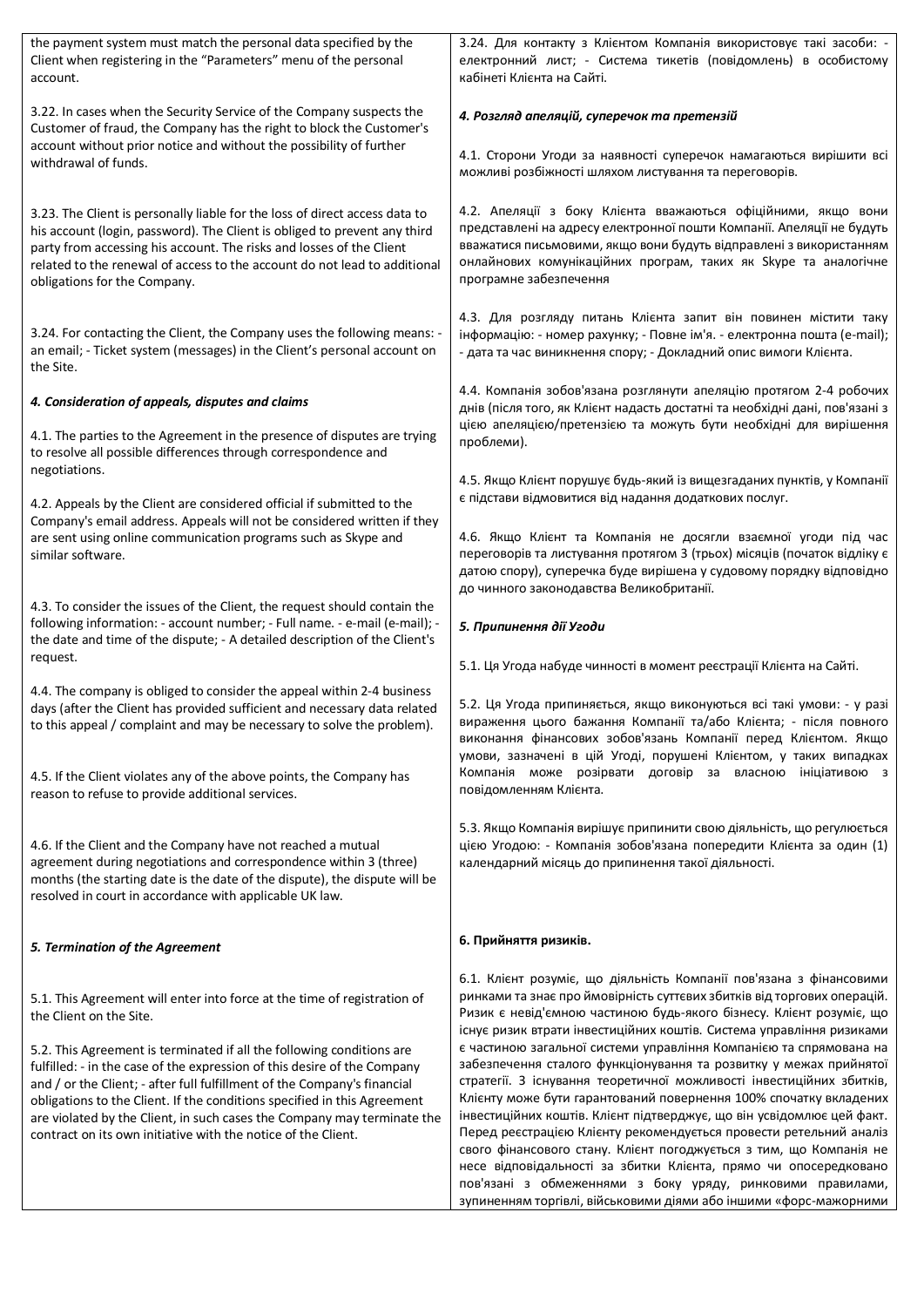5.3. In the event that the Company decides to cease its activities, which is governed by this Agreement: - The Company is obliged to notify the Client one (1) calendar month prior to the termination of such activities.

#### *6. Taking risks.*

6.1. The client understands that the activities of the Company are related to the financial markets and are aware of the likelihood of significant losses from trading operations. Risk is an integral part of any business. The client is aware that there is a risk of losing investment funds. The risk management system is part of the overall management system of the Company and is aimed at ensuring sustainable operation and development within the framework of the adopted strategy. Due to the existence of a theoretical possibility of investment losses, the Client cannot be guaranteed a return of 100% of the initially invested investment funds. The client confirms that he is fully aware of this fact. Before registering, the Client is recommended to conduct a thorough analysis of his financial condition. The Client agrees that the Company is not liable for Client's losses, directly or indirectly related to government restrictions, market rules, suspension of trade, military operations or other "force majeure circumstances" that are beyond the control of the Company. The client accepts information on possible additional risks associated with the operation of electronic payment systems, as well as communication problems on the Internet.

6.2. Reading this agreement and reading mark when registering on the Company's Website means full awareness and acceptance by the Client of the terms of this Agreement.



**PUBLIC OFFER (OFFER) ON MONEY FUNDS MANAGEMENT**

#### **1. GENERAL PROVISIONS**

1.1. This Offer is addressed to an individual investor (any legal entity or individual), hereinafter referred to as the "**Investor**", is a public offer of the Company **TBM-TRUST**, hereinafter referred to as "**COMPANY**", to the conclusion of this Offer in accordance with the following conditions.

1.2. The acceptance of the offer means that the Investor agrees with all the conditions of this Offer, and this is equivalent to the conclusion of the Offer with the **COMPANY** about the provision of the latest management services in relation to the **Investor's** funds.

#### **2. TERMS AND DEFINITIONS USED IN THE OFFER**

For the purposes of this Offer, the terms have the following meanings:

2.1. **Electronic Trading System (ETS)** means a computer program for viewing quotes of financial instruments in financial markets, transferring

обставинами», що знаходяться поза контролем Компанії. Клієнт приймає інформацію про можливі додаткові ризики, пов'язані з функціонуванням електронних платіжних систем, а також проблеми зв'язку в Інтернеті.

6.2. Прочитання цієї угоди та відмітка про прочитання під час реєстрації на Сайті Компанії означає повне усвідомлення та прийняття Клієнтом умов цієї Угоди.

# TBM **TRUST**

### **ПУБЛІЧНА ОФЕРТА (ПРОПОЗИЦІЯ) З УПРАВЛІННЯ ГРОШОВИМИ ЗАСОБИМИ**

#### **1. ЗАГАЛЬНІ ПОЛОЖЕННЯ**

1.1. Дана Оферта, адресована індивідуальному інвестору (будь-якій юридичній особі або фізичній особі), що називається надалі «Інвестором», є публічною пропозицією Компанії TBM-TRUST, що називається надалі «КОМПАНІЯ», до висновку цієї Оферти відповідно до таких умов.

1.2. Прийняття пропозиції означає, що Інвестор погоджується з усіма умовами цієї Оферти, і це рівносильно висновку Оферти з КОМПАНІЄЮ щодо надання останньої управлінських послуг щодо коштів Інвестора.

#### **2. ТЕРМІНИ І ВИЗНАЧЕННЯ, ВИКОРИСТАНІ В ОФЕРТІ**

Для цілей цієї Оферти терміни мають такі значення:

**2.1. Електронна торгова система (ЕТС)** означає комп'ютерну програму для перегляду котирувань фінансових інструментів на фінансових ринках, передачу замовлень на транзакції, перегляд заяв про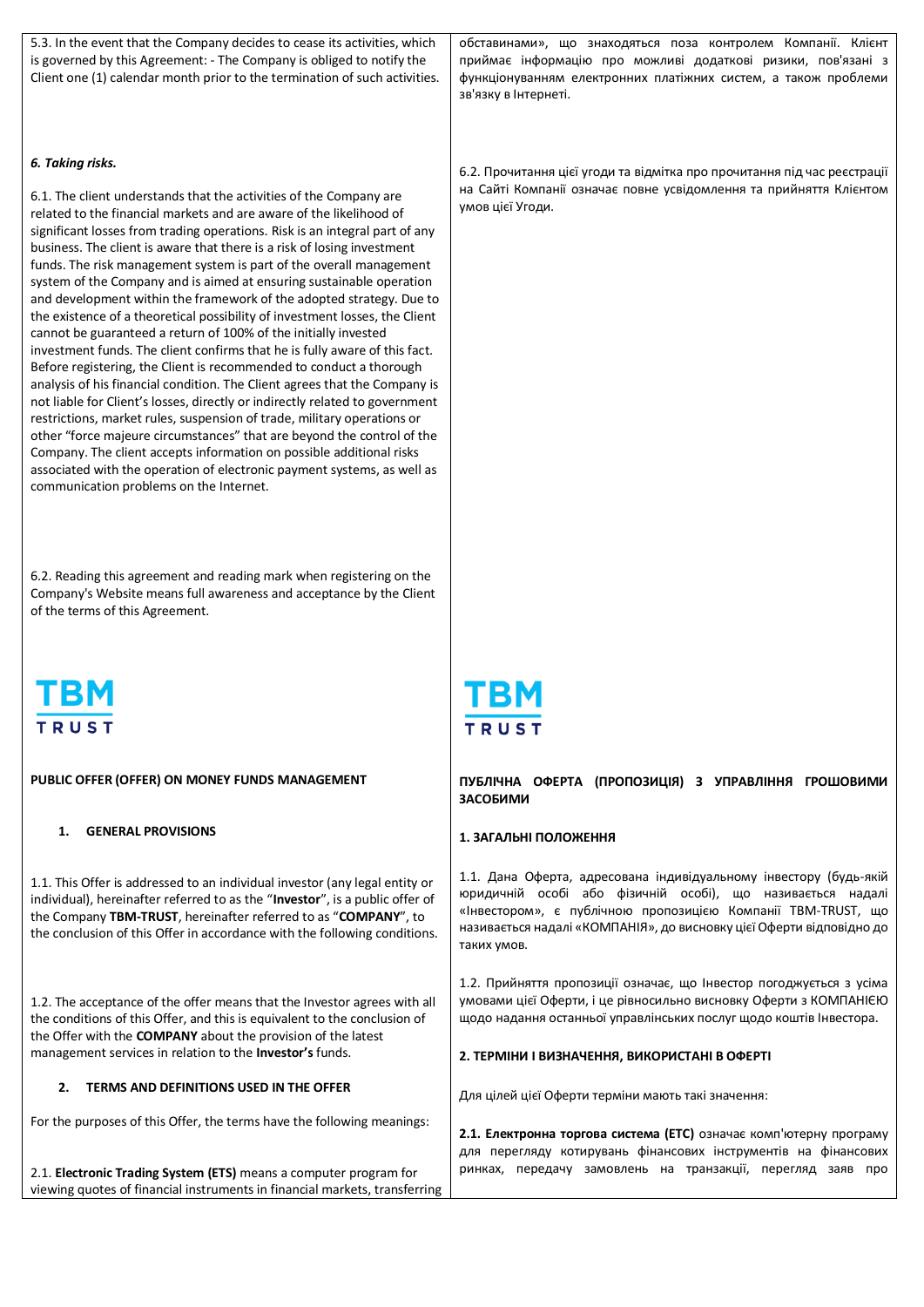| orders for transactions, viewing statements about the results of                                                                                                                                                                                                                                                                                                                            | результати проведених транзакцій, моніторинг торгового рахунку                                                                                                                                                                                                                                                                                                                                                                                                                   |
|---------------------------------------------------------------------------------------------------------------------------------------------------------------------------------------------------------------------------------------------------------------------------------------------------------------------------------------------------------------------------------------------|----------------------------------------------------------------------------------------------------------------------------------------------------------------------------------------------------------------------------------------------------------------------------------------------------------------------------------------------------------------------------------------------------------------------------------------------------------------------------------|
| transactions, monitoring the trading account of the COMPANY.                                                                                                                                                                                                                                                                                                                                | КОМПАНІЇ.                                                                                                                                                                                                                                                                                                                                                                                                                                                                        |
| 2.2. Investor's assets imply that the Investor's funds are in the                                                                                                                                                                                                                                                                                                                           | 2.2. Активи Інвестора мають на увазі, що кошти Інвестора знаходяться                                                                                                                                                                                                                                                                                                                                                                                                             |
| <b>COMPANY's investment account in the process of providing the</b>                                                                                                                                                                                                                                                                                                                         | на інвестиційному рахунку КОМПАНІЇ в процесі надання послуг з                                                                                                                                                                                                                                                                                                                                                                                                                    |
| company's cash management services for this Offer, including profits                                                                                                                                                                                                                                                                                                                        | управління грошовими коштами КОМПАНІЄЮ по цій Оферті, включаючи                                                                                                                                                                                                                                                                                                                                                                                                                  |
| earned during the provision of services.                                                                                                                                                                                                                                                                                                                                                    | прибуток, отриманий під час надання послуг.                                                                                                                                                                                                                                                                                                                                                                                                                                      |
| 2.3. An investment account is a special account that is formed at the<br>expense of the COMPANY and the Investor (investors) accounted for in<br>the trading and accounts of the payment systems of the COMPANY, and<br>is used for the storage and accounting of cash management.                                                                                                          | 2.3. Інвестиційний рахунок - спеціальний рахунок, який формується за<br>рахунок КОМПАНІЇ та Інвестора (інвесторів), що обліковуються на<br>торгових та рахунках платіжних систем КОМПАНІЇ, та використовується<br>для зберігання та обліку управління грошовими коштами.<br>2.4. Перша інвестиція - сума коштів, спочатку внесених Інвестором на                                                                                                                                 |
| 2.4. The first investment is the amount of funds originally made by the                                                                                                                                                                                                                                                                                                                     | платіжні реквізити КОМПАНІЇ в електронній платіжній системі (ЕПС)                                                                                                                                                                                                                                                                                                                                                                                                                |
| Investor to the payment information of the COMPANY in the electronic                                                                                                                                                                                                                                                                                                                        | КОМПАНІЇ та відображається у вигляді депозитів в особистому кабінеті                                                                                                                                                                                                                                                                                                                                                                                                             |
| payment system (EPS) of the COMPANY and is displayed in the form of                                                                                                                                                                                                                                                                                                                         | Інвестора.                                                                                                                                                                                                                                                                                                                                                                                                                                                                       |
| deposits in the Investor's personal account.<br>2.5. Settlement period - from 01 to 31 (28,29,30) the day of the current<br>month (or the actual number of calendar days for the Investor's<br>financial resources in the COMPANY's account in the first month of the<br>investment) At the beginning of the next month, the withdrawal option<br>will be activated.                        | 2.5. Розрахунковий період - у період з 01 по 31 (28,29,30) день<br>поточного місяця<br>(або фактична кількість календарних днів<br>знаходження фінансових коштів Інвестора на рахунку КОМПАНІЇ у<br>перший місяць інвестиції) Інвестору нараховується пасивний дохід та<br>реферальна винагорода та повідомляється про те, що на початку<br>наступного місяця буде активовано можливість зі зняттям коштів.                                                                      |
| Formation of applications for the payment of passive income is active                                                                                                                                                                                                                                                                                                                       | Формування заявок на виплату пасивного доходу активно з 1-го до 3-го                                                                                                                                                                                                                                                                                                                                                                                                             |
| from the 1st to the 3rd day of each month.                                                                                                                                                                                                                                                                                                                                                  | дня кожного місяця.                                                                                                                                                                                                                                                                                                                                                                                                                                                              |
| The size of the passive income on the deposit is not fixed, its value<br>depends on the result of the COMPANY. The concept of distribution of<br>the Company's profits is fixed in the Agreement and the Rules of the<br>Company.<br>Input / withdrawal of funds should be carried out through the details of<br>payment systems in accordance with the Agreement and the Company<br>Rules. | Розмір пасивного доходу за депозитом не фіксується, його значення<br>залежить від результату КОМПАНІЇ. Концепцію розподілу прибутку<br>КОМПАНІЇ зафіксовано в Угоді та Правилах КОМПАНІЇ.<br>Введення/виведення фінансових коштів має здійснюватися за<br>допомогою деталей платіжних систем відповідно до Угоди та Правил<br>Компанії.<br>2.6. Щомісячний прибуток/збиток Інвестора є частиною щомісячного<br>прибутку/збитку Інвестиційного рахунку, зафіксованого за активами |
| 2.6. COMPANY monthly profit / loss is a part of the investment<br>account's monthly profit / loss recorded for the Investor's assets for the<br>reporting period.                                                                                                                                                                                                                           | Інвестора за звітний період.<br>2.7. Звіт КОМПАНІЇ - звіт про операційні результати надання послуг з<br>управління грошовими коштами за звітний період. Він повинен<br>відображатися інвестору в кінці кожного звітного періоду в особистому<br>кабінеті меню «Новини».                                                                                                                                                                                                          |
| 2.7. COMPANY report - a report on the operating results of the cash<br>management services for the reporting period. It should be displayed to<br>the investor at the end of each reporting period in your account in the<br>"News" menu.                                                                                                                                                   |                                                                                                                                                                                                                                                                                                                                                                                                                                                                                  |
| <b>SUBJECT OF THE OFFER</b><br>з.                                                                                                                                                                                                                                                                                                                                                           | 3. ПРЕДМЕТ ОФЕРТИ                                                                                                                                                                                                                                                                                                                                                                                                                                                                |
| 3.1. The investor transfers in trust to the COMPANY the funds (US                                                                                                                                                                                                                                                                                                                           | 3.1. Інвестор передає довірче управління КОМПАНІЇ кошти (долари США                                                                                                                                                                                                                                                                                                                                                                                                              |
| dollars / cryptocurrency) owned by the Investor in an equivalent of at                                                                                                                                                                                                                                                                                                                      | криптовалюта), що у власності Інвестора в еквіваленті щонайменше 100                                                                                                                                                                                                                                                                                                                                                                                                             |
| least 100 (One hundred) US dollars.                                                                                                                                                                                                                                                                                                                                                         | (Сто) доларів США.                                                                                                                                                                                                                                                                                                                                                                                                                                                               |
| 3.2. The COMPANY must take control of the funds owned by the                                                                                                                                                                                                                                                                                                                                | 3.2. КОМПАНІЯ повинна прийняти в управління кошти, що перебувають                                                                                                                                                                                                                                                                                                                                                                                                                |
| Investor in the currency of a specific investment program for a period                                                                                                                                                                                                                                                                                                                      | у власності Інвестора, в номіналі валюти конкретної інвестиційної                                                                                                                                                                                                                                                                                                                                                                                                                |
| determined by the Client.                                                                                                                                                                                                                                                                                                                                                                   | програми на визначений Клієнтом період.                                                                                                                                                                                                                                                                                                                                                                                                                                          |
| 3.3. The parties agreed that the maximum amount of investment loss                                                                                                                                                                                                                                                                                                                          | 3.3. Сторони дійшли згоди, що максимальний розмір втрати інвестицій                                                                                                                                                                                                                                                                                                                                                                                                              |
| due to the trading activities of the COMPANY is 20 percent of the size of                                                                                                                                                                                                                                                                                                                   | унаслідок торговельної діяльності КОМПАНІЇ становить 20 відсотків від                                                                                                                                                                                                                                                                                                                                                                                                            |
| the First Investment.                                                                                                                                                                                                                                                                                                                                                                       | розміру Першої інвестиції.                                                                                                                                                                                                                                                                                                                                                                                                                                                       |
|                                                                                                                                                                                                                                                                                                                                                                                             |                                                                                                                                                                                                                                                                                                                                                                                                                                                                                  |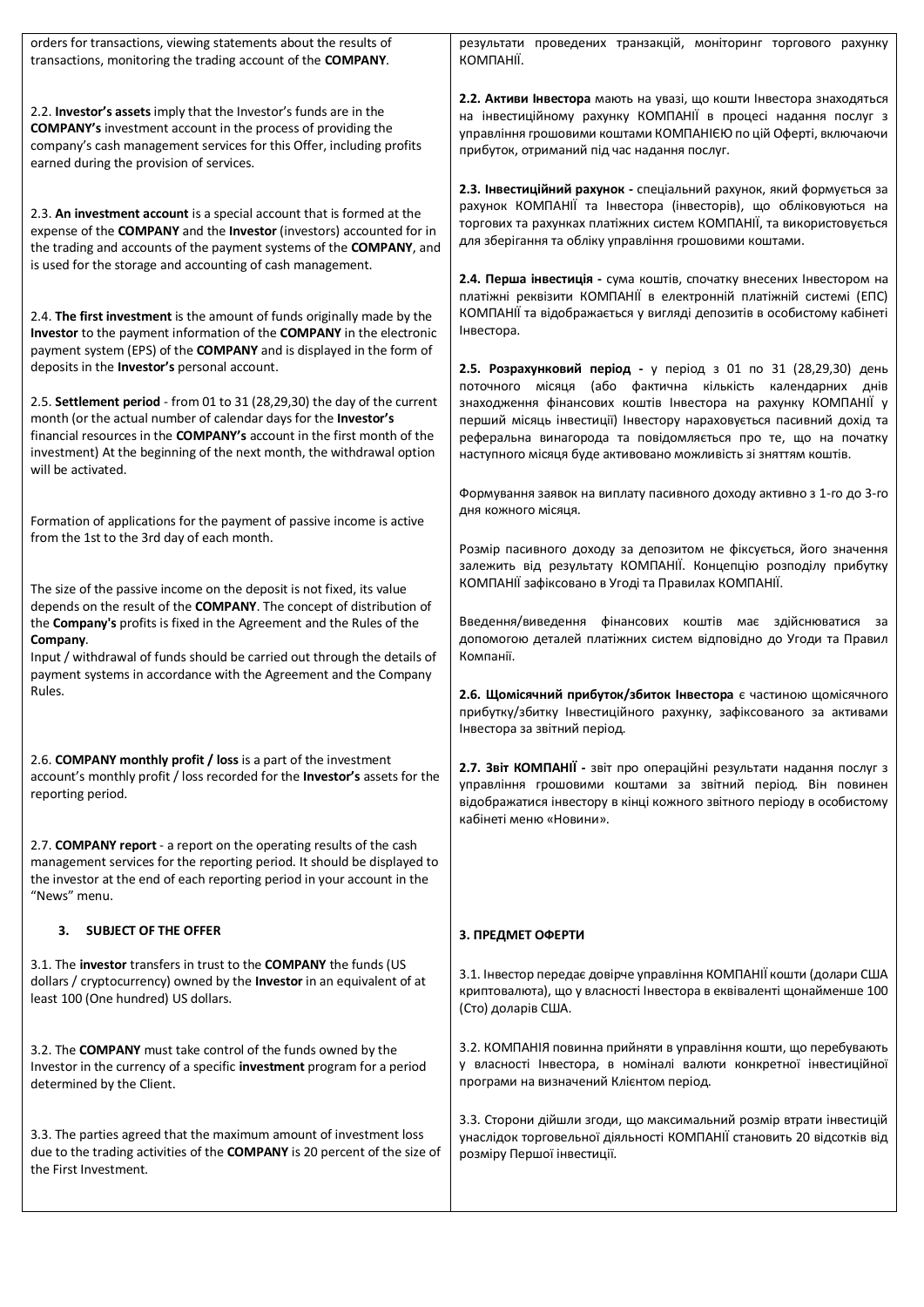| <b>RIGHTS AND OBLIGATIONS OF THE PARTIES</b><br>4.                                                                                                                                                                                                                                                                                                                                                                                                                                                                                                                                                                                                   | 4. ПРАВА ТА ОБОВ'ЯЗКИ СТОРІН                                                                                                                                                                                                                                                                                                                                                                                                                                                                                                                                                                                                                                         |
|------------------------------------------------------------------------------------------------------------------------------------------------------------------------------------------------------------------------------------------------------------------------------------------------------------------------------------------------------------------------------------------------------------------------------------------------------------------------------------------------------------------------------------------------------------------------------------------------------------------------------------------------------|----------------------------------------------------------------------------------------------------------------------------------------------------------------------------------------------------------------------------------------------------------------------------------------------------------------------------------------------------------------------------------------------------------------------------------------------------------------------------------------------------------------------------------------------------------------------------------------------------------------------------------------------------------------------|
| 4.1. The rights and obligations of COMPANY should be as follows:                                                                                                                                                                                                                                                                                                                                                                                                                                                                                                                                                                                     | 4.1. Права та обов'язки КОМПАНІЇ повинні бути такими:                                                                                                                                                                                                                                                                                                                                                                                                                                                                                                                                                                                                                |
| 4.1.1. The COMPANY is obliged not to disclose to third parties<br>information that allows access to the management of the Investor's<br>funds placed on the COMPANY's trading account. All operations on the<br>trading account are considered to be carried out under the control of<br>the <b>COMPANY</b> .                                                                                                                                                                                                                                                                                                                                        | 4.1.1. КОМПАНІЯ зобов'язана не розкривати третім особам інформацію,<br>що дозволяє отримати доступ до управління фондами Інвестора, які<br>розміщені на торговому рахунку КОМПАНІЇ. Усі операції у торговому<br>рахунку вважаються здійсненими під керівництвом КОМПАНИИ.                                                                                                                                                                                                                                                                                                                                                                                            |
| 4.1.2. The COMPANY is obliged to activate the Investor's deposit within<br>3 working days from the moment the funds are credited to the payment<br>details of the <b>COMPANY</b> .                                                                                                                                                                                                                                                                                                                                                                                                                                                                   | 4.1.2. КОМПАНІЯ зобов'язана активувати депозит Інвестора протягом 3-<br>х робочих днів із моменту зарахування коштів на платіжні реквізити<br>КОМПАНИИ.                                                                                                                                                                                                                                                                                                                                                                                                                                                                                                              |
| 4.1.3. COMPANY has the right to carry out operations on the trading<br>account at its discretion.                                                                                                                                                                                                                                                                                                                                                                                                                                                                                                                                                    | 4.1.3. КОМПАНІЯ має право здійснювати операції на торговому рахунку<br>на власний розсуд.                                                                                                                                                                                                                                                                                                                                                                                                                                                                                                                                                                            |
| 4.2.4. COMPANY is obliged to accept and place the Investor's funds in<br>high-yield areas, to ensure all measures for the safety and increase of<br>funds.                                                                                                                                                                                                                                                                                                                                                                                                                                                                                           | 4.2.4. КОМПАНІЯ зобов'язана прийняти та розмістити кошти Інвестора у<br>високоприбуткові напрями, забезпечити всі заходи для збереження та<br>збільшення коштів.                                                                                                                                                                                                                                                                                                                                                                                                                                                                                                     |
| 4.1.5. The COMPANY is obliged to provide the Investor with the services<br>of trust management of funds in such a way as to preserve and increase<br>the funds of the <b>Investor</b> .                                                                                                                                                                                                                                                                                                                                                                                                                                                              | 4.1.5. КОМПАНІЯ зобов'язана надавати Інвестору послуги довірчого<br>управління грошима таким чином, щоб зберегти та примножити кошти<br>Інвестора.                                                                                                                                                                                                                                                                                                                                                                                                                                                                                                                   |
| 4.1.6. COMPANY has the right to receive a fee for the maintenance of<br>trust management of funds provided to the Investor.                                                                                                                                                                                                                                                                                                                                                                                                                                                                                                                          | 4.1.6. КОМПАНІЯ має право отримати винагороду за обслуговування<br>довірчого управління грошовими коштами, надану Інвестору.                                                                                                                                                                                                                                                                                                                                                                                                                                                                                                                                         |
| 4.1.7. The Company is obliged at the end of the investment period to<br>return the investment funds to the Investor within 5 working days from<br>the moment of the application for the withdrawal of funds to the<br>Investor's payment details. If there are unprofitable positions specified<br>in clause 3.3. Offers The parties make one of the decisions (by<br>exchanging messages with the support service of the COMPANY): -<br>either returning the cash balance over the permissible maximum<br>amount of investment loss; - or to reach mutual agreement of the<br>Parties on the continuation of the term of the investment in order to | 4.1.7. КОМПАНІЯ зобов'язана після закінчення терміну інвестицій<br>здійснити повернення інвестиційних коштів Інвестору протягом 5-ти<br>робочих днів із моменту формування заявки виведення коштів на<br>платіжні реквізити Инвестора. За наявності збиткових позицій<br>зазначених у п. 3.3. Оферти Сторони приймають одне з рішень (шляхом<br>обміну повідомлень зі службою підтримки КОМПАНІЇ): - або<br>повернення залишку коштів понад допустимий максимальний розмір<br>втрати інвестицій; - або досягнення взаємної згоди Сторін щодо<br>продовження терміну інвестицій з метою виходу коштів Інвестора зі<br>збиткових позицій торговою діяльністю КОМПАНІЇ. |
| release the <b>Investor's</b> funds from the unprofitable positions of the<br>trading activities of the COMPANY.                                                                                                                                                                                                                                                                                                                                                                                                                                                                                                                                     | 4.2. Права та обов'язки Інвестора                                                                                                                                                                                                                                                                                                                                                                                                                                                                                                                                                                                                                                    |
|                                                                                                                                                                                                                                                                                                                                                                                                                                                                                                                                                                                                                                                      | 4.2.1. Інвестор зобов'язаний передати кошти з цього приводу чи ЕПС<br>КОМПАНИИ.                                                                                                                                                                                                                                                                                                                                                                                                                                                                                                                                                                                      |
| 4.2. Rights and obligations of the Investor<br>4.2.1. The investor is obliged to transfer the funds to the account or to<br>the EPS company.                                                                                                                                                                                                                                                                                                                                                                                                                                                                                                         | 4.2.2 Інвестор зобов'язаний не використовувати логотип КОМПАНІЇ на<br>персональних сайтах, записах авторських відеороликів та інших<br>матеріалах, без письмової згоди КОМПАНІЇ;                                                                                                                                                                                                                                                                                                                                                                                                                                                                                     |
| 4.2.2 The Investor is obliged not to use the COMPANY logo on personal<br>websites, in the records of author's videos or other materials, without<br>the written consent of the COMPANY;                                                                                                                                                                                                                                                                                                                                                                                                                                                              | 4.2.3 Інвестор зобов'язаний не використовувати чат КОМПАНІЇ не за<br>призначенням, не виставляти у ньому приватну рекламну продукцію,<br>інформацію про інші компанії, не вести в чаті КОМПАНІЇ листування<br>особистого характеру;                                                                                                                                                                                                                                                                                                                                                                                                                                  |
| 4.2.3 The investor is obliged not to use the chat of the COMPANY for<br>other purposes, not to put in it private advertising products, information<br>about other companies, not to conduct personal correspondence in the<br>chat of the <b>COMPANY</b> ;                                                                                                                                                                                                                                                                                                                                                                                           | 4.2.4 Інвестор зобов'язаний надавати КОМПАНІЇ достовірну та повну<br>інформацію: телефонні номери, поштові та e-mail адреси, дані, що<br>засвідчують особу, про місце реєстрації та місце проживання, та інші<br>відомості;                                                                                                                                                                                                                                                                                                                                                                                                                                          |
| 4.2.4 The investor is obliged to provide COMPANY with accurate and<br>complete information: telephone numbers, postal and e-mail addresses,<br>identity data, place of registration and residence, and other<br>information;                                                                                                                                                                                                                                                                                                                                                                                                                         | 4.2.5 Інвестор зобов'язаний<br>не допускати<br>письмові чи усні<br>висловлювання, або заяви, що ганьблять імідж та ділову репутацію<br>КОМПАНІЇ, у тому числі у засобах масової інформації, на спільних чатах<br>КОМПАНІЇ, на урочистих заходах КОМПАНІЇ тощо;                                                                                                                                                                                                                                                                                                                                                                                                       |
| 4.2.5 The investor is obliged to prevent written or oral statements or<br>statements discrediting the image and business reputation of the<br>COMPANY, including in the mass media, at the general chat rooms of<br>the COMPANY, at the ceremonial events of the COMPANY;                                                                                                                                                                                                                                                                                                                                                                            |                                                                                                                                                                                                                                                                                                                                                                                                                                                                                                                                                                                                                                                                      |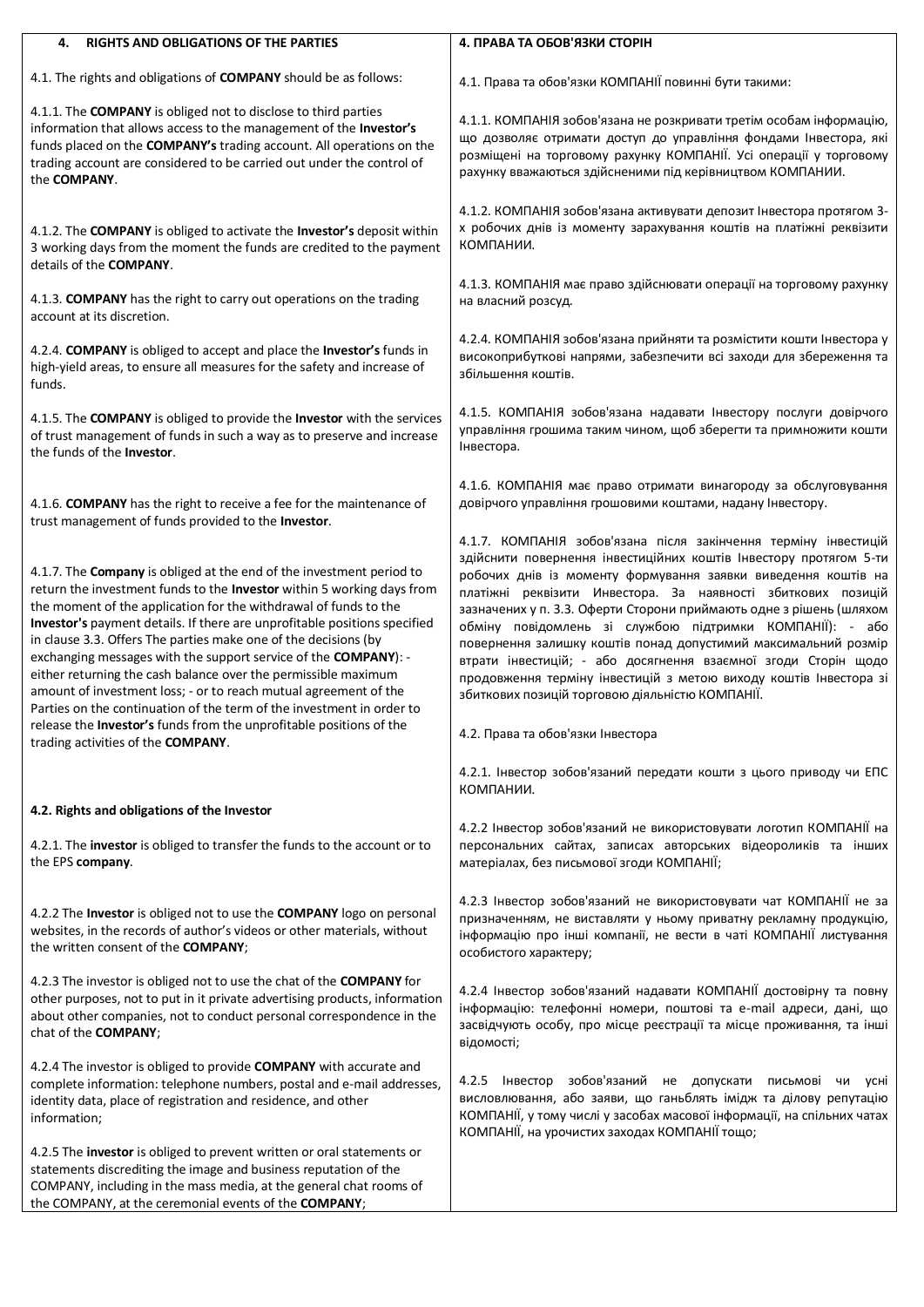| 4.2.6 The Investor is obliged to keep in secret the information about<br>customers, contractors and trade transactions of the COMPANY that<br>became known to him in connection with the execution of the<br>Agreement;<br>4.2.7. The investor is obliged to regularly monitor on the website of the<br><b>COMPANY</b> possible changes and additions made by the COMPANY to<br>the Agreements and Rules.<br>4.2.8. The investor is obliged to provide reliable information about<br>himself when registering on the Site and filling out applications for<br>withdrawal of funds. For incorrect details specified by the Investor, the<br>Company is not liable. The investor bears all costs associated with<br>incorrect details provided for the transfer of payments.<br>4.2.9. The investor and COMPANY cannot transfer their rights and<br>obligations under this Agreement to third parties. | 4.2.6 Інвестор зобов'язаний зберігати в таємниці відомості у зв'язку з<br>виконанням Договору відомості<br>клієнтів, контрагентів і<br>про<br>торговельних угодах КОМПАНІЇ;<br>4.2.7. Інвестор зобов'язаний регулярно відстежувати на сайті КОМПАНІЇ<br>можливі зміни та доповнення, які КОМПАНІЯ вносить у Угоди та<br>Правила.<br>4.2.8. Інвестор зобов'язаний надати достовірні дані про себе під час<br>реєстрації на Сайті та заповнення заявок на виведення коштів. За<br>некоректні реквізити, зазначені Інвестором, КОМПАНІЯ не несе<br>відповідальності. Інвестор несе всі витрати, пов'язані з некоректними<br>реквізитами, наданими для перерахування виплат.<br>4.2.9. Інвестор та КОМПАНІЯ не можуть передавати свої права та<br>зобов'язання за цією Угодою третім особам. |
|------------------------------------------------------------------------------------------------------------------------------------------------------------------------------------------------------------------------------------------------------------------------------------------------------------------------------------------------------------------------------------------------------------------------------------------------------------------------------------------------------------------------------------------------------------------------------------------------------------------------------------------------------------------------------------------------------------------------------------------------------------------------------------------------------------------------------------------------------------------------------------------------------|------------------------------------------------------------------------------------------------------------------------------------------------------------------------------------------------------------------------------------------------------------------------------------------------------------------------------------------------------------------------------------------------------------------------------------------------------------------------------------------------------------------------------------------------------------------------------------------------------------------------------------------------------------------------------------------------------------------------------------------------------------------------------------------|
| 5. DISTRIBUTION OF PROFIT / LOSS AND CALCULATION BETWEEN<br><b>PARTIES</b><br>5.1. The amount of profit / loss of the <b>Investor</b> for the reporting period<br>is determined in proportion to the size of the investment.                                                                                                                                                                                                                                                                                                                                                                                                                                                                                                                                                                                                                                                                         | 5. РОЗПОДІЛ ПРИБУТКУ / ЗБИТКУ І РОЗРАХУНОК МІЖ СТОРОНАМИ<br>5.1. Сума прибутку/збитку Інвестора за звітний період визначається<br>пропорційно до розміру інвестицій.                                                                                                                                                                                                                                                                                                                                                                                                                                                                                                                                                                                                                     |
| 5.2. The amount of remuneration of the <b>COMPANY</b> for the trust<br>management of funds provided to the Investor during the reporting<br>period should be determined as a percentage (%) of the amount of the<br>investor's monthly income in accordance with the Agreement and the<br>Rules of the COMPANY.                                                                                                                                                                                                                                                                                                                                                                                                                                                                                                                                                                                      | 5.2. Розмір винагороди КОМПАНІЇ за послуги довірчого управління<br>грошовими коштами, надані Інвестору за звітний період, має бути<br>визначений як процентне співвідношення (%) від суми щомісячного<br>доходу Інвестора згідно з Угодою та Правилами КОМПАНІЇ.                                                                                                                                                                                                                                                                                                                                                                                                                                                                                                                         |
| 5.3. If there is no profit at the end of the reporting period, the<br><b>COMPANY's</b> remuneration for this reporting period is not paid, and the<br>amount of the Investor's First Investment for the last reporting period is<br>equal to the amount of the opening balance of the next period.                                                                                                                                                                                                                                                                                                                                                                                                                                                                                                                                                                                                   | 5.3. Якщо на кінець звітного періоду немає прибутку, винагорода<br>КОМПАНІЇ за цей звітний період не виплачується, а сума Першої<br>інвестиції Інвестора за останній звітний період дорівнює сумі<br>початкового балансу наступного періоду.                                                                                                                                                                                                                                                                                                                                                                                                                                                                                                                                             |
| 5.4. If at the end of this Offer the amount of the <b>Investor's</b> assets is less<br>than the amount of the initial balance of the last reporting period, the<br>remuneration of the COMPANY for the last reporting period is not paid,<br>and the loss agreed in clause 3.3. The offer is considered to be the<br>financial risk of the Investor, and no additional requirements arise<br>between the Parties. In this situation, the Parties are guided by clause<br>4.1.7. this Offer.<br>5.5. The Investor's profit is paid within the period not later than the 5th<br>working day following the reporting month, based on the Investor's<br>application, and it should be performed as follows: COMPANY transfers<br>the amount specified in the application to<br>details in the Investor EPS, specified in the "Settings" menu of the<br>Investor's personal account.                      | 5.4. Якщо після завершення цієї Оферти сума активів Інвестора менша за<br>суму початкового балансу останнього звітного періоду, винагорода<br>KOMПАНII за останній звітний період не виплачується, а збиток<br>узгоджений у п.3.3. Оферти вважається фінансовим ризиком Інвестора і<br>жодних додаткових вимог між Сторонами не виникає. У цій ситуації<br>Сторони керуються п.4.1.7. даної Оферти.<br>5.5. Виплата прибутку Інвестора здійснюється протягом періоду не<br>пізніше 5-го робочого дня, наступного за звітним місяцем, на підставі<br>заявки Інвестора, і вона повинна виконуватися таким чином: КОМПАНІЯ<br>перераховує суму, зазначену в заявці, на<br>реквізити в ЕПС Інвестора, вказаних у меню "Параметри" особистого<br>кабінету Інвестора.                          |
| <b>6. RESPONSIBILITY</b>                                                                                                                                                                                                                                                                                                                                                                                                                                                                                                                                                                                                                                                                                                                                                                                                                                                                             | 6. ВІДПОВІДАЛЬНІСТЬ                                                                                                                                                                                                                                                                                                                                                                                                                                                                                                                                                                                                                                                                                                                                                                      |
| 6.1. A COMPANY shall be released from liability if the failure to fulfill or<br>improper fulfillment of its obligations was the result of force majeure<br>circumstances, as well as in the case of the Investor's voluntary refusal<br>from the services of the COMPANY.                                                                                                                                                                                                                                                                                                                                                                                                                                                                                                                                                                                                                            | 6.1. КОМПАНІЯ звільняється від відповідальності, якщо невиконання<br>або неналежне виконання її зобов'язань було результатом форс-<br>мажорних обставин, а також у разі добровільної відмови Інвестора від<br>послуг КОМПАНІЇ.                                                                                                                                                                                                                                                                                                                                                                                                                                                                                                                                                           |
| 6.2. The Company is responsible for the security of the Investor's funds,<br>with the exception of risks, in the amount agreed in the Clause 3.3 of<br>the Parties. Offer made by the COMPANY in the financial markets in the<br>framework of trading activities.                                                                                                                                                                                                                                                                                                                                                                                                                                                                                                                                                                                                                                    | 6.2. КОМПАНІЯ відповідає за безпеку коштів Інвестора, за винятком<br>ризиків, у розмірах узгоджених Сторонами п.3.3. Оферти, спричинених<br>КОМПАНІЄЮ на фінансових ринках у межах торгової діяльності.                                                                                                                                                                                                                                                                                                                                                                                                                                                                                                                                                                                  |
|                                                                                                                                                                                                                                                                                                                                                                                                                                                                                                                                                                                                                                                                                                                                                                                                                                                                                                      |                                                                                                                                                                                                                                                                                                                                                                                                                                                                                                                                                                                                                                                                                                                                                                                          |